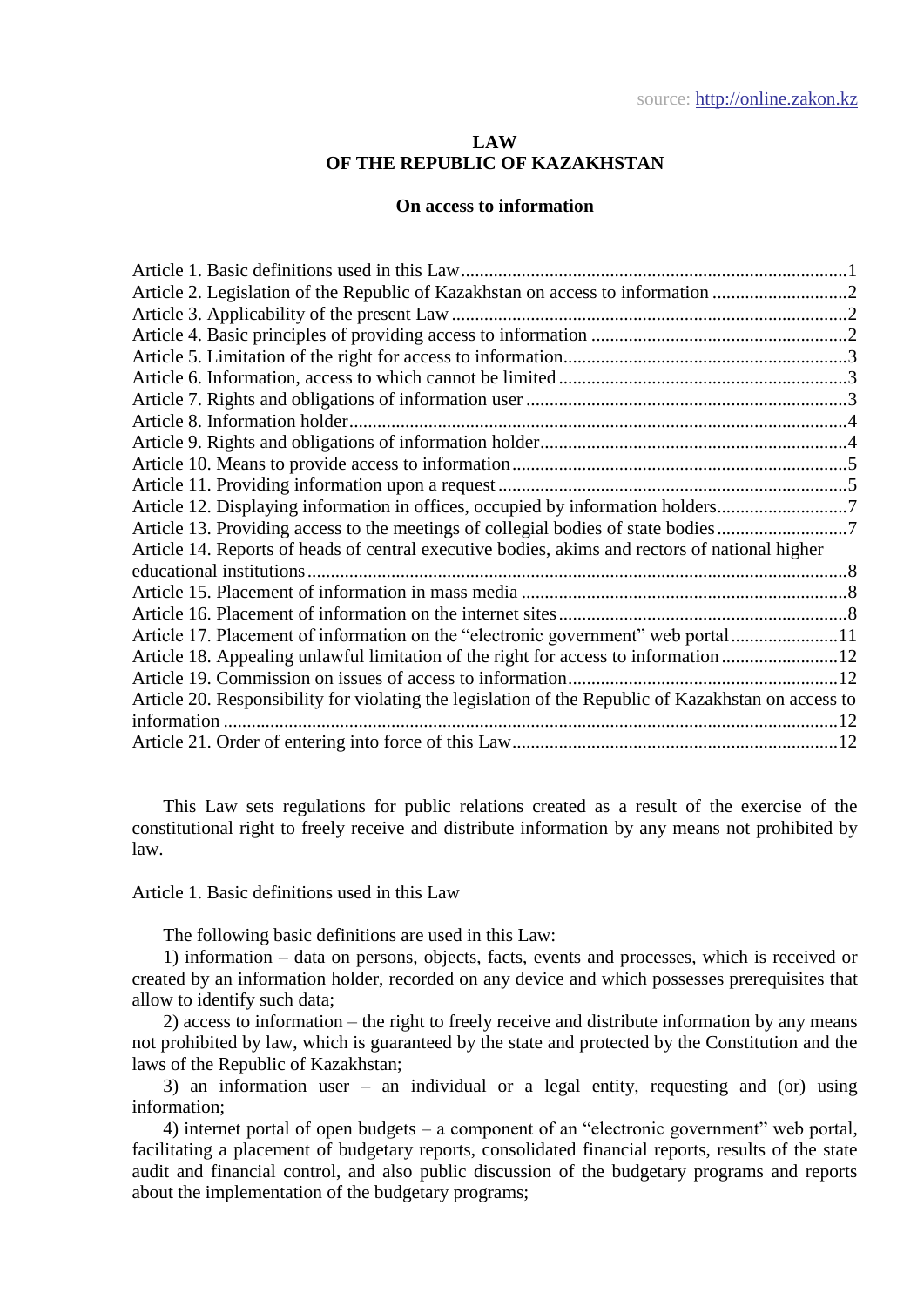5) open data – widely accessible electronic data sources, presented in a machine-readable way and which can further be utilized, repeatedly published or cited without changing the content;

6) internet portal of open data – a component of the "electronic government" web portal, serving as a centralized archive to store descriptive and referential sources of open data;

7) internet portal of open legislative acts – a component of the "electronic government" web portal facilitating a placement of draft law concepts and draft legislative acts;

8) information with limited access – information that is classified as state secrets, personal, family, medical, banking, commercial and other types of secrets protected by law, and also official information noted as "for official use only";

9) a blog-platform of the first heads of state bodies – a component of the "electronic government" web portal facilitating an opportunity for citizens to send their requests and to receive answers to these requests from the first heads of state bodies;

10) a united platform of internet sites of state bodies – technological platform, facilitating a placement of internet sites of state bodies;

11) internet portal assessing the effectiveness of state bodies' activity – a component of the "electronic government" web portal facilitating a placement of information related to the assessment of the effectiveness of state bodies' activity, reports about reaching target indicators of strategic plans and programs on territorial development, as well as public discussion of the activity of state bodies;

12) request – an application in an oral or written form, including an electronic document, requesting an access to information, verbalized or addressed to an information holder in accordance with the order stipulated by this Law.

<span id="page-1-0"></span>Article 2. Legislation of the Republic of Kazakhstan on access to information

1. Legislation of the Republic of Kazakhstan on access to information is based on the Constitution of the Republic of Kazakhstan and consists of this Law and other legislative acts of the Republic of Kazakhstan.

2. If an international agreement, ratified by the Republic of Kazakhstan, sets out other rules than those stipulated by the present Law, then the rules of the international agreement would apply.

<span id="page-1-1"></span>Article 3. Applicability of the present Law

1. This Law applies throughout the territory of the Republic of Kazakhstan and regulates public relationships created by providing access to information, the latter not related to information with limited access.

2. This Law does not apply to appeals by individuals and legal entities, the order of which is stipulated by legislation of the Republic of Kazakhstan on administrative violations, criminal and civil procedural legislation of the Republic of Kazakhstan.

3. This Law does not apply to the order of considering requests made according to the Law of the Republic of Kazakhstan "On National archive foundation and archives".

4. This Law does not apply to the order of providing information to mass media outlets according to the Law of the Republic of Kazakhstan "On mass media".

<span id="page-1-2"></span>Article 4. Basic principles of providing access to information

Providing access to information is based on the following principles: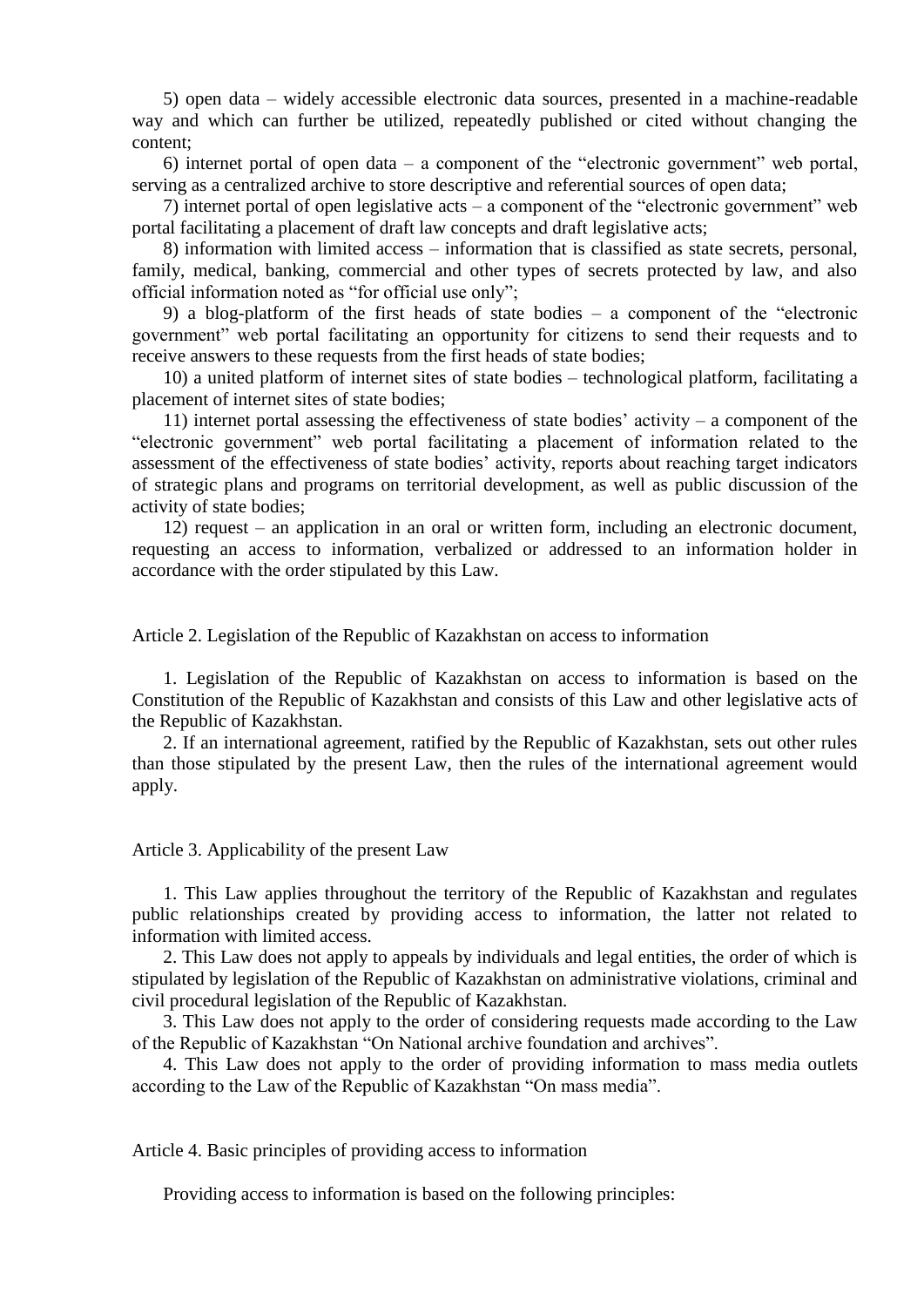1) legality;

2) openness and transparency of the activity of information holders;

3) truthfulness and completeness;

- 4) relevance and timeliness;
- 5) equal access to information;
- 6) nondisclosure of state secrets and other types of secrets protected by law;
- 7) protection of private life, personal and family secrets;
- 8) respect for rights and legal interests of individuals and legal entities.

<span id="page-2-0"></span>Article 5. Limitation of the right for access to information

Right for access to information may be limited only by laws and only to the extent as necessary in order to protect constitutional and public order, human rights and freedoms, health and human morals.

<span id="page-2-1"></span>Article 6. Information, access to which cannot be limited

Access to the following types of information cannot be limited; information about:

1) emergency situations and catastrophes, endangering security and health of citizens and their consequences, and also about natural disasters, their official forecasts and results;

2) status of health care system, sanitary conditions, demography, migration, education, culture, social protection, economy, agriculture, and levels of criminality;

3) facts about committed acts of terrorism;

4) ecological situation, fire security, sanitary-epidemiological and radiation environment, and food security;

5) privileges, compensations and benefits provided by the state to individuals and legal entities;

6) violations of human rights and freedoms;

7) size of the gold and monetary reserve of the National Bank of the Republic of Kazakhstan;

8) texts of legislative acts of the Republic of Kazakhstan, except for legislative acts containing state secrets and other types of secrets protected by law, and also draft laws;

9) formation and spending funds from republican and local budgets, except for information containing state secrets;

10) control of spending funds from republican and local budgets, except for information containing state secrets;

11) facts of violations committed by information holders and their officials;

12) mass repressions based on political, social and other motives, including information from archives, except for information related to state secrets of the Republic of Kazakhstan.

<span id="page-2-2"></span>Article 7. Rights and obligations of information user

1. Information user has the right to:

1) receive and distribute information through any means possible not prohibited by law;

2) make a request to receive information;

3) check truthfulness and completeness of information being received;

4) call back the request;

5) receive information without an obligation to explain the necessity;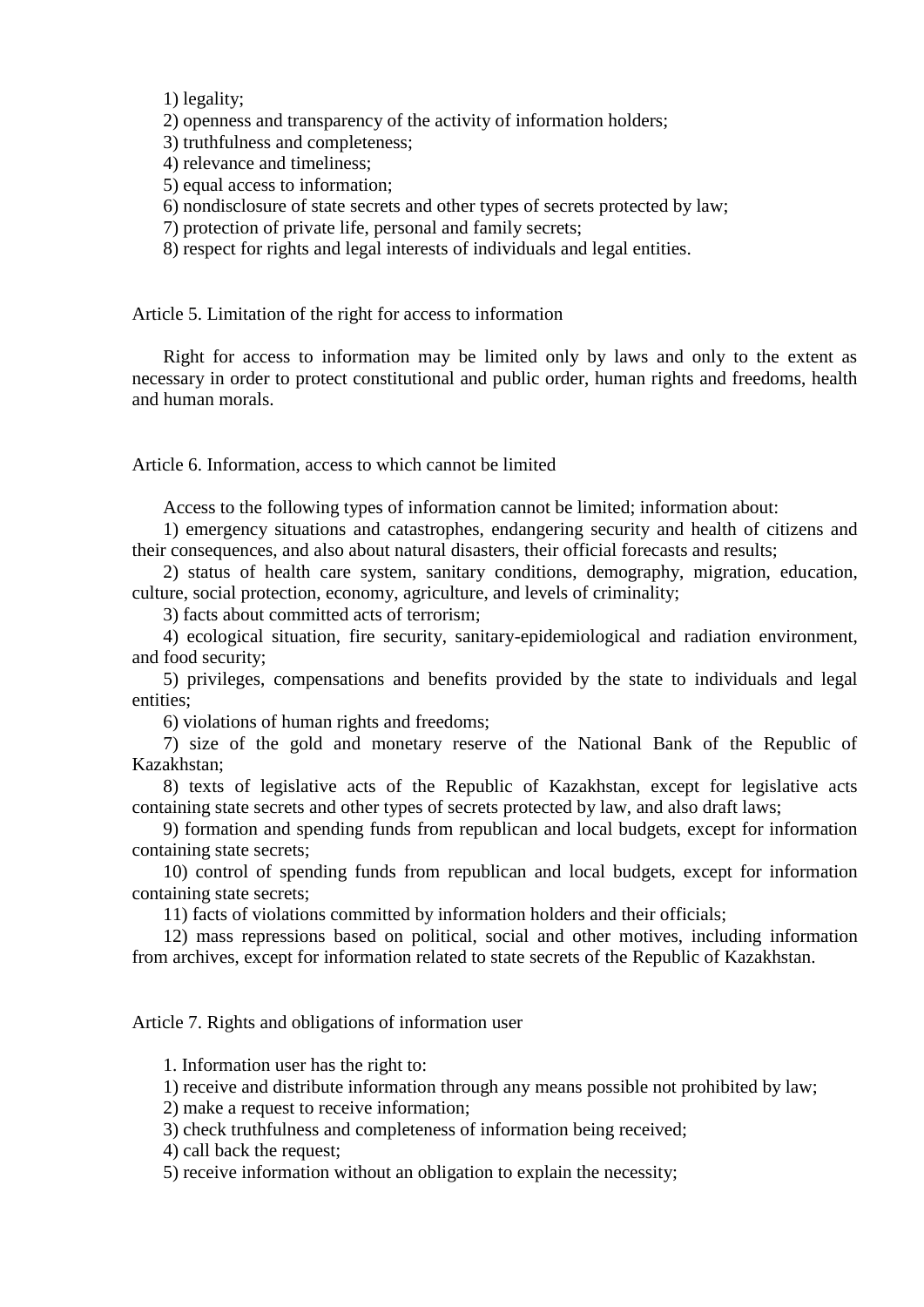6) appeal an illegal limitation of the right for access to information and action (inaction) of state officials;

7) request material and moral compensation for harm caused by violation of his right for access to information.

2. Information user must abide by requirements set up by this Law.

<span id="page-3-0"></span>Article 8. Information holder

Information holders are:

1) bodies and institutions of legislative, executive branches of state power and court system, as well as local state administration and self−administration;

2) state institutions which are not state bodies;

3) subjects of quasi− state sector;

4) legal entities – receivers of budget funds, in respect to information concerning the usage of funds received from state budgets;

5) legal entities – subjects of the market which enjoy a dominant or monopoly status in the market, in respect to information concerning prices for goods (works, services) produced (sold) by them;

6) legal entities possessing information concerning ecological situation, emergency situations, natural and techno genic catastrophes, their forecast and consequences, fire security, sanitary-epidemiological and radiation conditions and food security and other factors which create a negative impact on health and security of people, settlements and industrial objects.

<span id="page-3-1"></span>Article 9. Rights and obligations of information holder

1. Information holder has the right to:

1) send a request to an appropriate information holder whose competence includes providing such information;

2) clarify content of a request with a person applied with such a request;

3) deny access to information in cases and only on the basis of the laws of Republic of Kazakhstan.

2. Information holder is obliged to:

1) provide an access to information;

2) within his authorities provide organizational-technical and other conditions, necessary to get an access to information;

3) provide truthful and complete information;

4) provide identification information about a state official;

5) make sure to respect the deadline for providing access to information;

6) keep a record of, generalize and analyze the requests;

7) create necessary conditions for disabled people who receive information;

8) provide an unstoppable functioning of internet sites with information;

9) provide an opportunity for raising qualification for state officials and workers in the sphere of providing access to information;

10) conduct an internal control over quality and timeliness of providing information;

11) comply with the legislation of the Republic of Kazakhstan concerning state secrets and other types of secrets protected by law;

12) on a permanent basis place information as open data on an internet portal of open data, which is not related to information with limited access:

13) carry on other obligations provided by this Law and legislation of the Republic of Kazakhstan.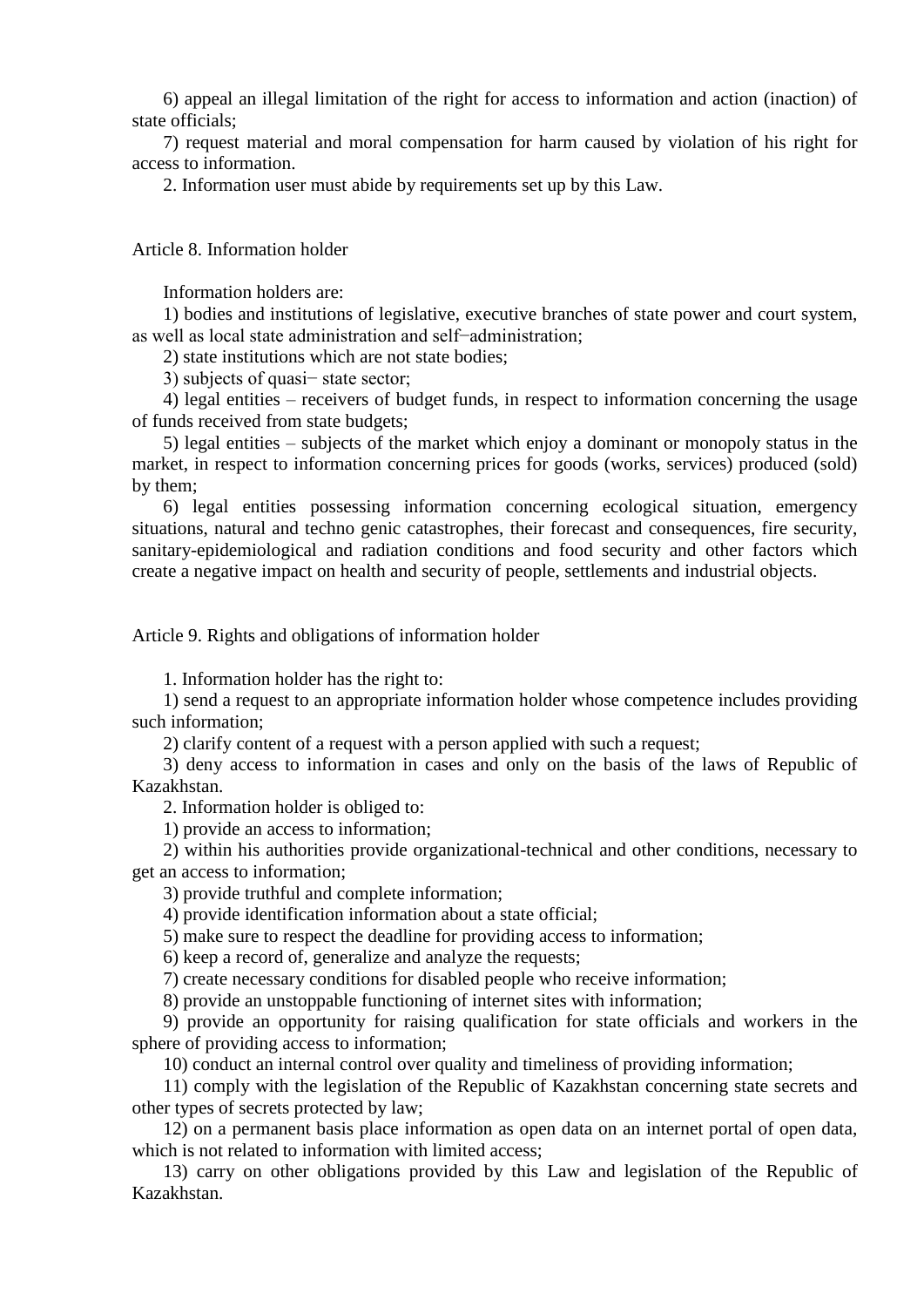3. In addition to obligations, listed under paragraph (2) above, the heads of central executive bodies (except for the Ministry of Defense of the Republic of Kazakhstan), a designated body on state service and anti-corruption issues, akims and heads of national highest educational institutions are obliged to report to population about the work performed.

<span id="page-4-0"></span>Article 10. Means to provide access to information

Access to information is provided through the following means:

1) providing information upon request;

2) placement of information in offices occupied by information holders and other places designated for this purpose;

*Paragraph 3 comes into force on 1 January 2017* 

3) providing access to the meetings of the collegiums of state bodies in accordance with the legislation of the Republic of Kazakhstan and an online stream on the internet of open sittings of Chambers of Parliament of the Republic of Kazakhstan, including joint sessions, of local representative bodies of oblast, city of republic significance, capital and collegiums of state bodies that take place at the end of the year;

4) listening and discussing reports of the heads of central executive bodies (except for the Ministry of Defense of the Republic of Kazakhstan), designated organ on state service and anticorruption issues, akims and heads of national highest educational institutions;

5) distributing information in mass media;

6) placement of information on an internet site of an information holder;

7) placement of information on appropriate components of the "electronic government" web portal;

8) other means not prohibited by law of the Republic of Kazakhstan.

<span id="page-4-1"></span>Article 11. Providing information upon a request

1. Information upon a request is provided free of charge.

2. Any information can be provided upon a request, except for information with limited access.

3. A request has to be addressed to an information holder, whose competence includes providing requested information.

A request can be made in an oral or written form, including electronically.

4. An information user can address his/her oral request in person or by phone.

A response to an oral request may contain following information:

1) a working schedule of an information holder;

2) postal and electronic addresses and/or internet sites, telephone numbers of call centers of information holders, their structural departments, territorial bodies and their subordinate organizations, and also information about their heads;

3) an order of reception for individuals and representatives of legal entities;

4) an order of considering applications, requests and appeals by individuals and legal entities;

5) an order of rendering state services;

6) schedules of court hearings;

7) information about the date and the place of conducting open competition trades (auctions, tenders);

8) time and place of an assembly of a local community and questions to be discussed;

9) information about mass media outlets, which were founded by an information holder (if available);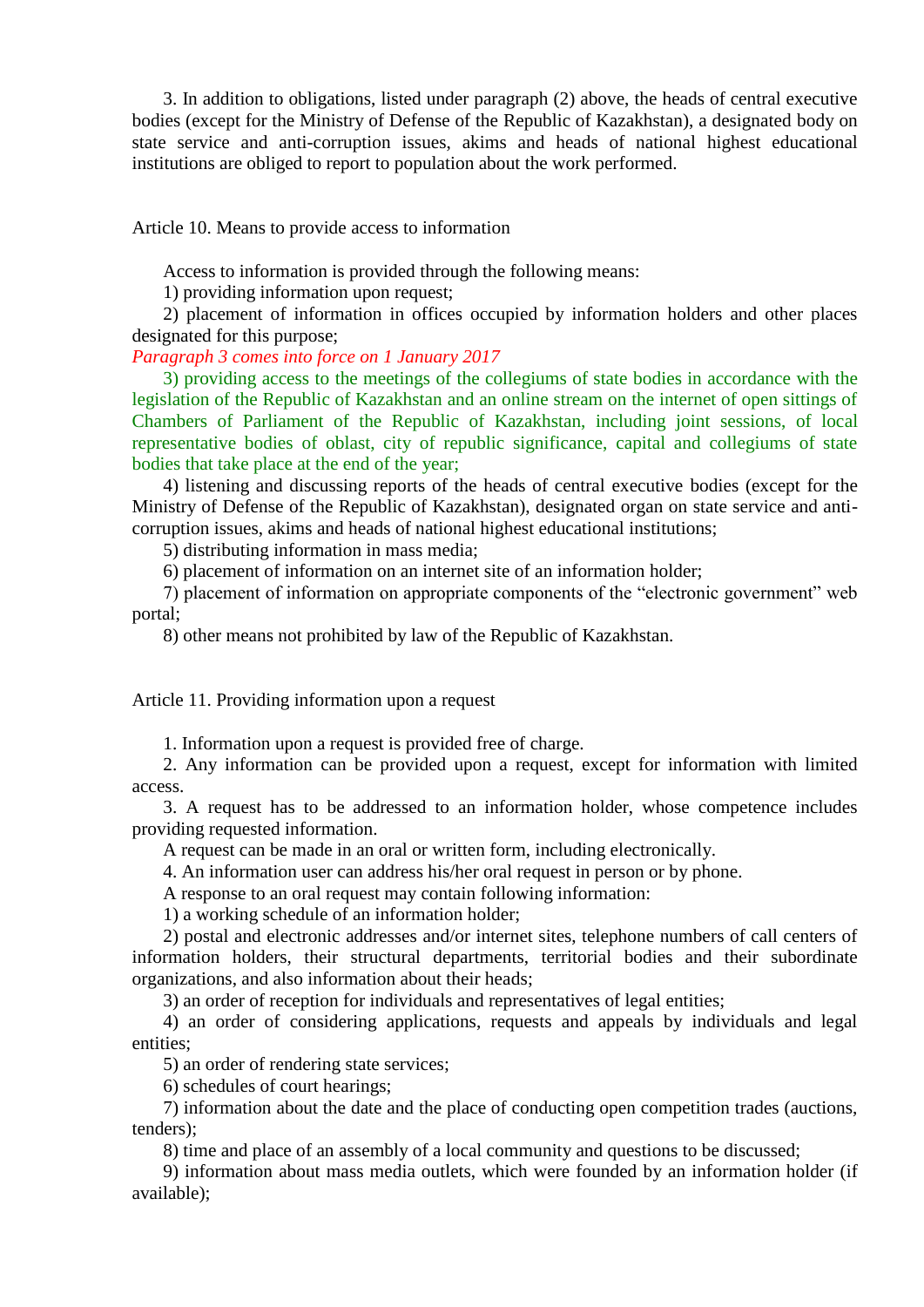10) telephone numbers for receiving information about current job vacancies.

When providing a response to an oral request, a respondent should indicate his/her name and a position in the response.

5. A written request should contain following information:

1) last name, name and patronymic (if it is indicated in an ID), individual identification number of an individual who is sending a request for information;

2) if applying on behalf of a legal entity – full name of a legal entity, business identification number, outgoing number and date, last name, initials and a position of a person who signed a request.

A request has to contain postal and electronic addresses, telephone or telefax number and other means of communication.

A written request has to be signed by an individual or a representative of a legal entity. A request in an electronic form has to be authorized by an electronic digital signature.

A request made electronically on a blog platform of the heads of state bodies is considered as a written request.

A request made electronically on a blog platform of the heads of state bodies does not have to be signed by an information user, if the latter has an account on the "electronic government" web portal and a registration user number, assigned by a mobile phone provider.

6. An information user who applied to an information holder directly and made his/her request in a written form, receives a receipt which indicates the date and time, last name and initials of a person, who accepted the request.

7. Written requests made according to the order established by this Law, except for anonymous requests, must be accepted, registered, accounted for and considered in a mandatory way.

8. Written requests can be made by a representative of an individual or a legal entity. The representation must be legally authorized according to the requirements set in civil legislation of the Republic of Kazakhstan.

9. Requests, received through generally accessible informative systems, and which comply with the requirements set by the legislation of the Republic of Kazakhstan about an electronic document and an electronic digital signature, should be considered according to the order set by this Law.

10. A response to a written request should be given within 15 days from the moment it was received by an information holder.

In cases, when requested information is within competence of several information holders and in order to give a response it's necessary to receive information from other information holders, the period of time for consideration can be once extended for another 15 days by the head of an information holder. An information user should be informed about it within three working days from the moment of extension.

11. A written request received by an information holder, whose competence does not allow him to provide requested information, has to be sent to an appropriate information holder within three working days from the moment of receiving the request. Simultaneously an information user should be informed about this.

12. A response to a written request should be given in hard copy or electronically as per information user's choice and in a language of the request.

A response to an oral request should be given orally in a language of the request.

13. In case if a response to a written request necessitates copying or printing costs, then an information user must compensate these actual costs to an information holder.

The amount of actual costs for copying or printing and the order of compensating costs are determined by the Government of the Republic of Kazakhstan. The tariffs for copying or printing and the order of compensating them have to be published in periodicals distributed throughout the territory of the Republic of Kazakhstan and placed on the web sites of information holders.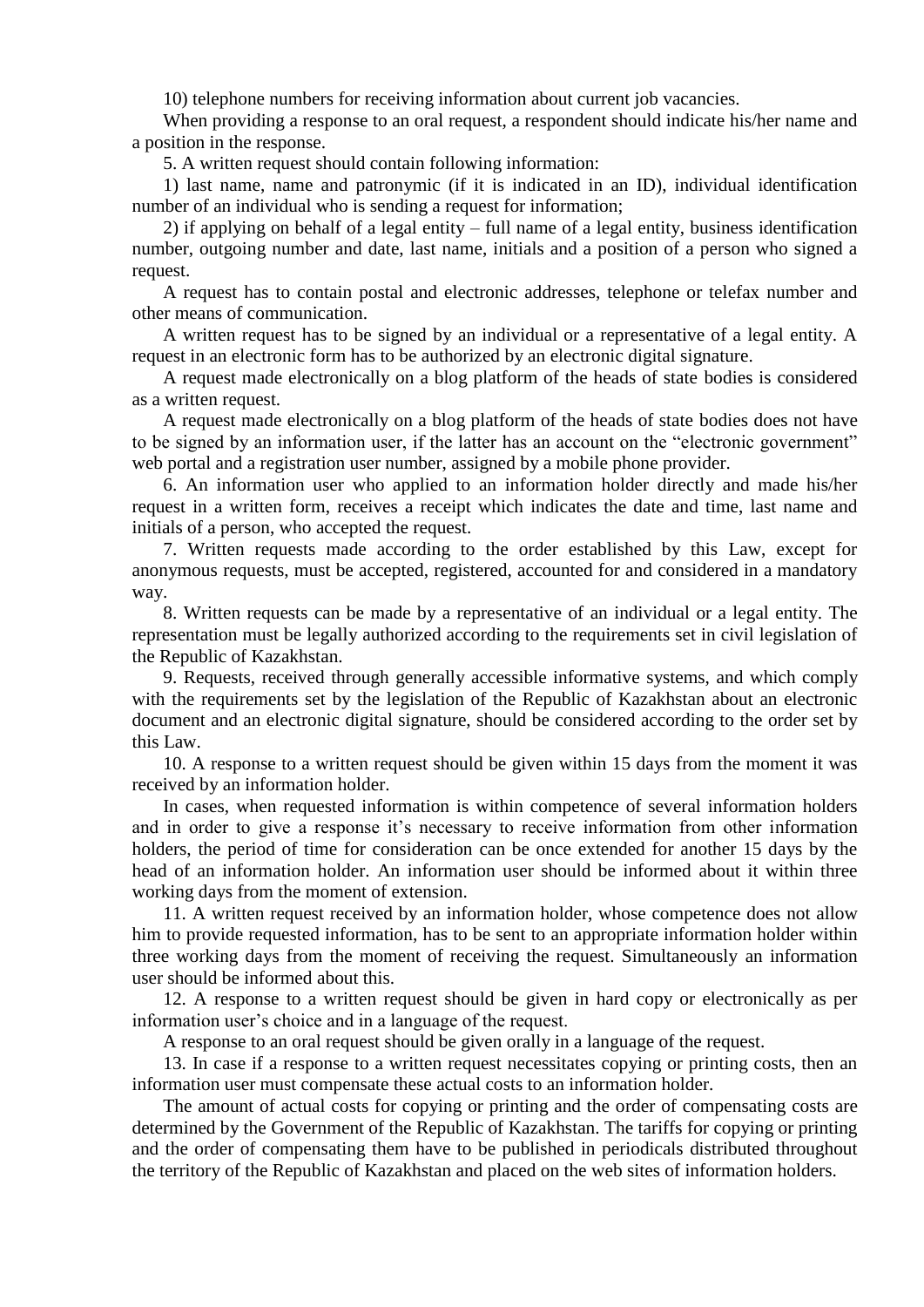Socially deprived people are released from compensating actual costs for copying or printing according to the order set by the Government of the Republic of Kazakhstan.

14. A response to a written request contains the name, postal address of an information holder, position of a person who signed off the response, the date and the registration number of the request.

15. If requested information is accessible according to the order set by this Law, then an information holder can notify an information user about this but not later than three working days, simultaneously sending him information about the means and a point of access to requested information.

When applied repeatedly an information holder provides this information according to the order set by this article.

16. An access to information is denied:

1) if a content of a request does not allow to determine which information is being requested;

2) if a request does not comply with the requirements of this Law;

3) if requested information is considered to be information with limited access;

4) if a request contains questions of legal evaluation of acts adopted by an information holder, analysis of activities of an information holder or its subordinate bodies and organizations or conducting any other type of analytical work before its completion;

5) before a decision is made on the results of checkups, conducted in the framework of the state control and supervision;

6) before a final decision is taken on the basis of interdepartmental and interagency correspondence or on the basis of discussions held in state bodies;

7) before reaching a mutual agreement about conditions of releasing documents received from foreign states or international organizations.

17. A reasoned response to a written request denying access to information is delivered to an information user within five working days from the moment of registering the request.

18. The heads of information holders bear an individual responsibility over organization of the work with requests, their status of admittance, registration, recording and consideration.

<span id="page-6-0"></span>Article 12. Displaying information in offices, occupied by information holders

1. Information holders display information about their activities on informational boards and (or) other similar technical means.

When setting up informational boards and (or) other similar technical means information holders must:

Provide 24-hrs free access to them;

Create conditions allowing free access by disabled persons.

2. Information, indicated in paragraph 1 of this article, contains:

1) the work order of an information holder, including reception hours for individuals and representatives of legal entities;

2) conditions and order of receiving information;

3) other data.

<span id="page-6-1"></span>Article 13. Providing access to the meetings of collegial bodies of state bodies

1. Open sessions of both Chambers of Parliament of the Republic of Kazakhstan, the Government of the Republic of Kazakhstan and collegial bodies of central executive bodies and local representative and executive bodies of oblasts, city of a republican significance, capital, rayon (city of oblast significance) of the Republic of Kazakhstan are accessible to everyone, except for closed sessions.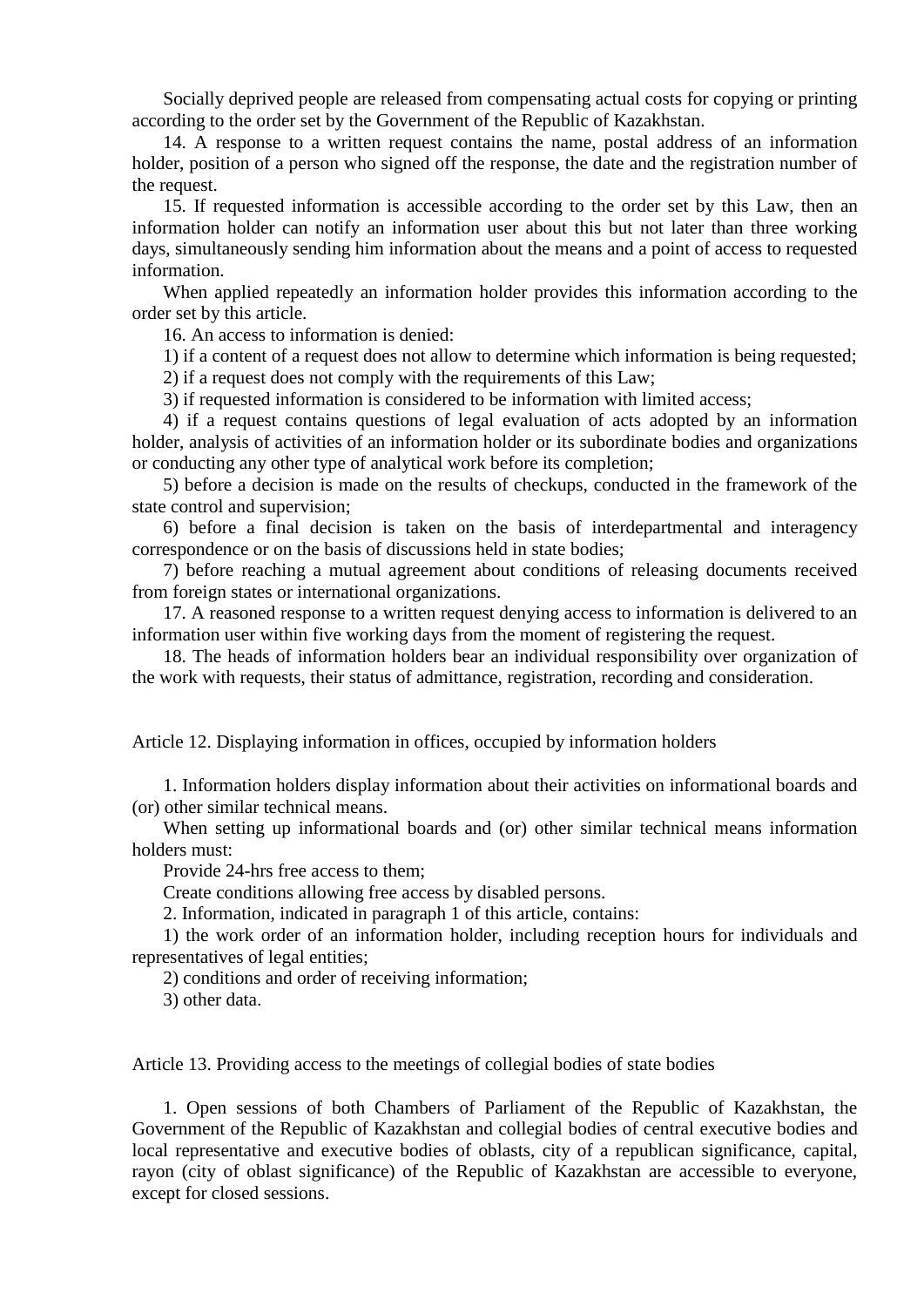Access of information users to open sessions is provided according to the legislation of the Republic of Kazakhstan.

2. Chambers of Parliament of the Republic of Kazakhstan, local representative bodies of oblasts, city with a republican status, capital of the Republic of Kazakhstan provide an online stream of their open sessions, while state bodies provide an stream of their collegiums conducted at the end of the year.

<span id="page-7-0"></span>Article 14. Reports of heads of central executive bodies, akims and rectors of national higher educational institutions

Heads of central executive bodies (except for the Ministry of Defense of the Republic of Kazakhstan), a designated organ for state service and anticorruption issues, akims and rectors of national higher educational institutions have to report to the population about the results of their work not less than once a year.

The order of conducting such reporting meetings is determined by the legislation of the Republic of Kazakhstan.

<span id="page-7-1"></span>Article 15. Placement of information in mass media

Placement of information in mass media is done according to the legislation of the Republic of Kazakhstan.

<span id="page-7-2"></span>Article 16. Placement of information on the internet sites

1. Information holders create internet sites.

2. Information holders indicated in paragraph 1 of article 8 of this Law, place their internet sites on the unified platform of state bodies.

3. Information holders within their competence must place the following types of information on the internet sites:

1) general information about activities of information holders:

organizational structure of information holders, data about their first heads;

official news (press-release) about activities of information holders;

official calendars of forthcoming activities of information holders;

texts of official speeches and statements of heads of information holders and their deputies;

data about state and department programs, concepts, doctrines, programs and plans for developing territories, strategic plans, strategies and plans for developing a particular field, projects of targeted programs and concepts;

data about activity of consultative-advisory bodies (councils, commissions), which working body is presented by an information holder;

data about usage of funds from republican and local budgets, National fund of the Republic of Kazakhstan;

information messages about information holders' participation in targeted or other programs and international collaboration;

information messages about results of checkups, conducted by a state body, its territorial bodies, body of local self-governance, subordinate organizations within the scope of their responsibilities and also about results of checkups conducted inside the state body, its territorial bodies, body of local self-governance, subordinate organizations;

reports and presentations about the work done;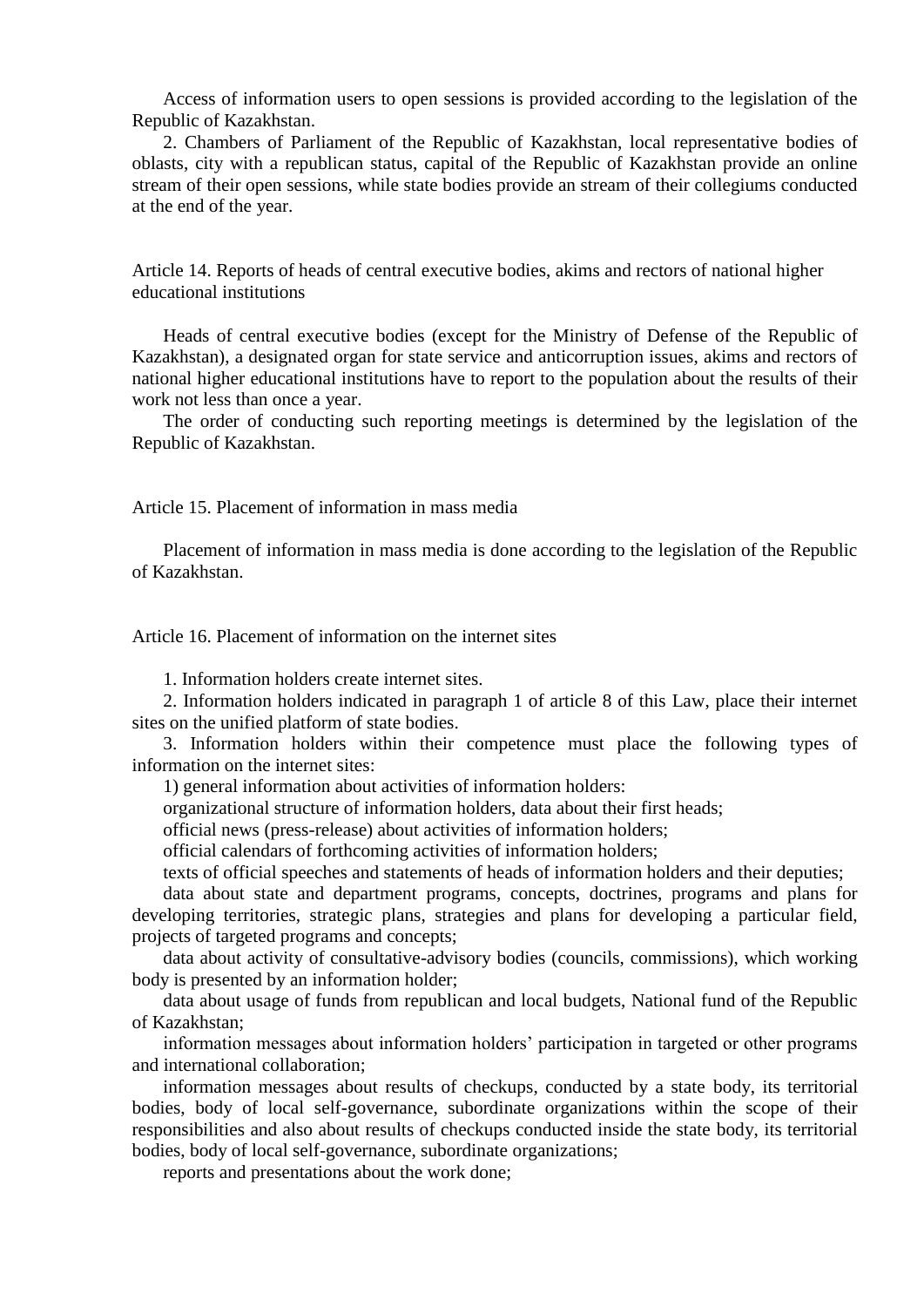evaluation results of the effectiveness of activities of central and local executive bodies in pursue of state policy;

public monitoring results of the quality of provided state services;

2) a list of departments within an organizational structure of an information holder and its subordinate organizations, their tasks and functions and also data about their heads;

3) a list of territorial bodies of an information holder (if available), their tasks and functions, and also data about their heads;

4) normative legal acts, regulating the competence, responsibilities, tasks and functions of an information holder;

5) information about an information holder's activity in the field of developing law:

a list of legislative acts, adopted by an information holder;

legislative acts, adopted by an information holder and which entered into force in accordance with signed originals;

texts of drafts legislative acts developed by an information holder, and also explanatory notes, comparison tables, conclusions of scientific expertise and expert conclusions of subjects of private entrepreneurship;

drafts of standards of state services developed by an information holder, and also reports about concluding their public discussion;

6) information about informative resources and services:

data about mass media outlets, founded by an information holder (if available);

banks of data, registers, cadasters within an information holder's purview;

lists of generally accessible electronic informative resources and electronic services, rendered to individuals and legal entities;

data about state purchases, being conducted according to the order stipulated in the legislation of the Republic of Kazakhstan on state purchases;

7) statistical information:

agency statistical data banks;

information characterizing conditions and dynamics of a field of industrial development (or sphere) in part, relating to the competence of an information holder;

8) analytical reports and surveys of an informative character about activity of an information holder;

9) conclusions, expert evaluations, recommendations and other analytical materials of international organizations on issues related to the activity of an information holder;

10) information about a working order of an information holder:

an order of executing permissible activities (licensing, accreditation, registration and others) (if such activities are within its responsibilities);

templates of applications and requests, accepted by an information holder for consideration in accordance with the laws and other legal acts of the Republic of Kazakhstan;

11) information about competitions and tenders being conducted:

data about open competitive trades (auctions, tenders), expertise and other events and conditions of conducting them;

conditions for participation of individuals and legal entities in them;

protocols of conducted open competitive trades (auctions, tenders);

12) an order of reception of individuals and legal entities' representatives;

13) an order of considering appeals by individuals and legal entities;

14) stenographs and (or) protocols of open meetings of collegial bodies;

15) data on population surveys, consideration and analysis of requests on access to information;

16) availability of service "question-answer";

17) interactive citizens' surveys;

18) news lines;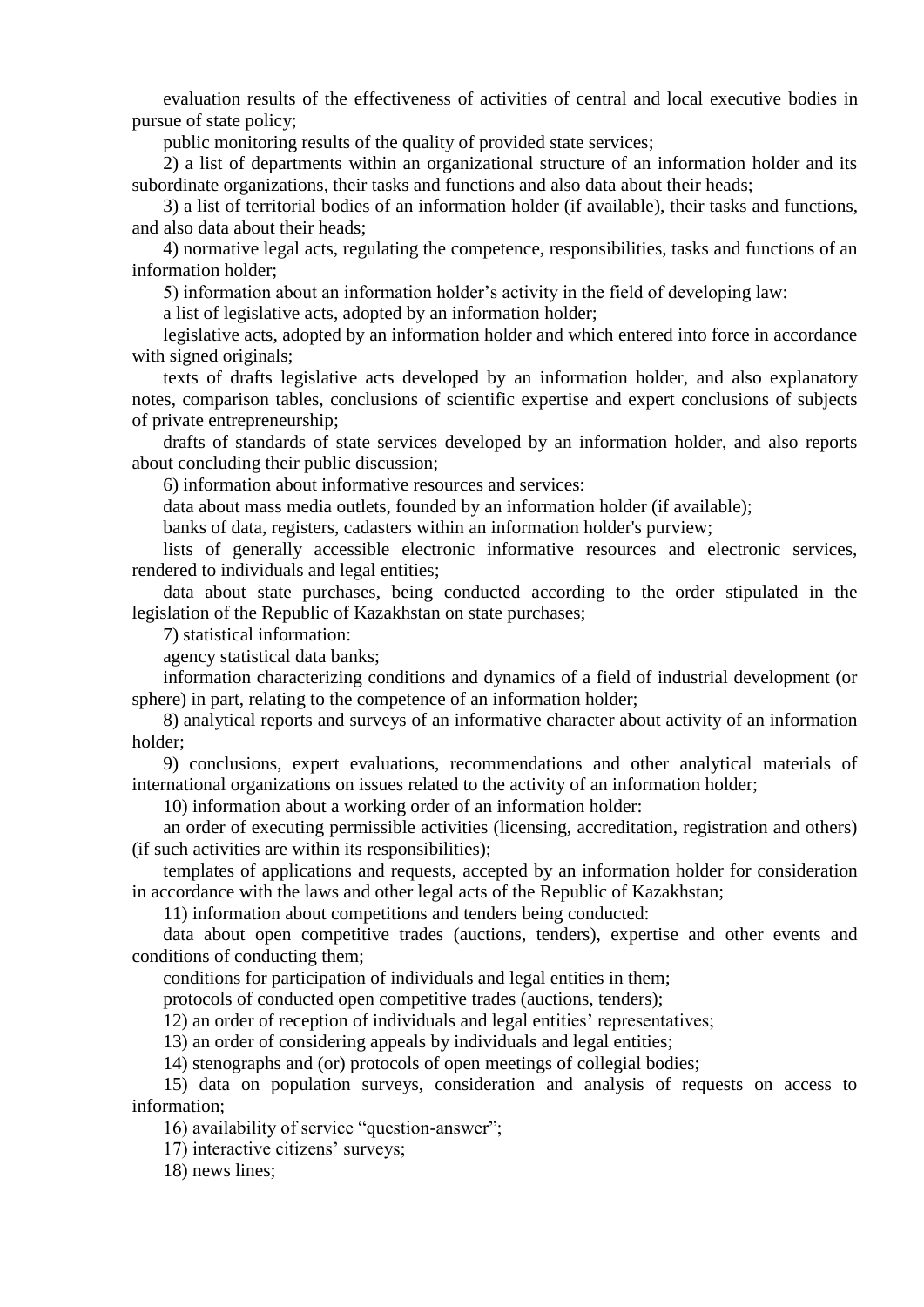19) postal and electronic addresses, telephone numbers of call centers of information holders, their departments, territorial bodies and subordinate organizations;

20) information which has been requested several times (two and more times during three consecutive months) by information users;

21) other information, which has to be placed according to the legislation of the Republic of Kazakhstan or information which an information holder deems to be necessary for placement.

4. Along with data indicated in paragraph 3 of this article, state bodies within their competence must also place following information on the internet:

1) information in the field of budgetary funds:

drafts of republican and local budgets;

budgetary reports;

consolidated financial reports;

results of state audits and financial control;

2) information about job announcements for vacant positions in administration of state service;

3) legal acts, except for legal acts regulating personnel and financial questions, questions of organizing interdepartmental work;

4) standards and regalements of state services;

5) information about received and used grants, provided by a foreign state, international or foreign organization and (or) fund.

5. Along with data, indicated in paragraph 3 of this article, Central state body of managing archives and documentation places a Catalogue of data on structure and content of documents in the National archive on its own internet site.

6. Along with data indicated in paragraph 3 of this article, the internet sites of courts of the Republic of Kazakhstan must contain following information:

1) court acts, except for those not available for open access;

2) court schedules, taking into account limitations set by the legislation of the Republic of Kazakhstan.

7. Along with data indicated in paragraph 3 of this article, the internet sites of local executive bodies of rayon, city with oblast status, city with republican status, capital must contain following information:

1) legal acts, except for those which regulate personnel and financial questions;

2) standards and regalement of state services;

3) reports of heads of executive bodies, financed from local budget;

4) information about received and used grants, provided by a foreign state, international or foreign organization and (or) fund;

5) information about job announcements for vacant positions in the administration of state service.

8. Along with data indicated in paragraph 3 of this article, the internet sites of local selfgovernance bodies must also contain following information:

1) a report on results of monitoring conducted in order to check the usage of budgetary funds, provided in order to address local questions and income sources of local self-governance;

2) time, place of an assembly of a local community and questions discussed;

3) protocols of an assembly of a local community and decisions made.

9. Along with data indicated in paragraph 3 of this article, the internet sites of subjects of quasi-state sector must also contain following information:

1) data on vacancy job announcements;

2) qualification requirements of candidates for vacant positions;

3) telephone numbers for receiving information on vacant positions.

10. The internet sites of the receivers of budgetary funds contain information related to the usage of funds provided from the state budget and not related to information with limited access.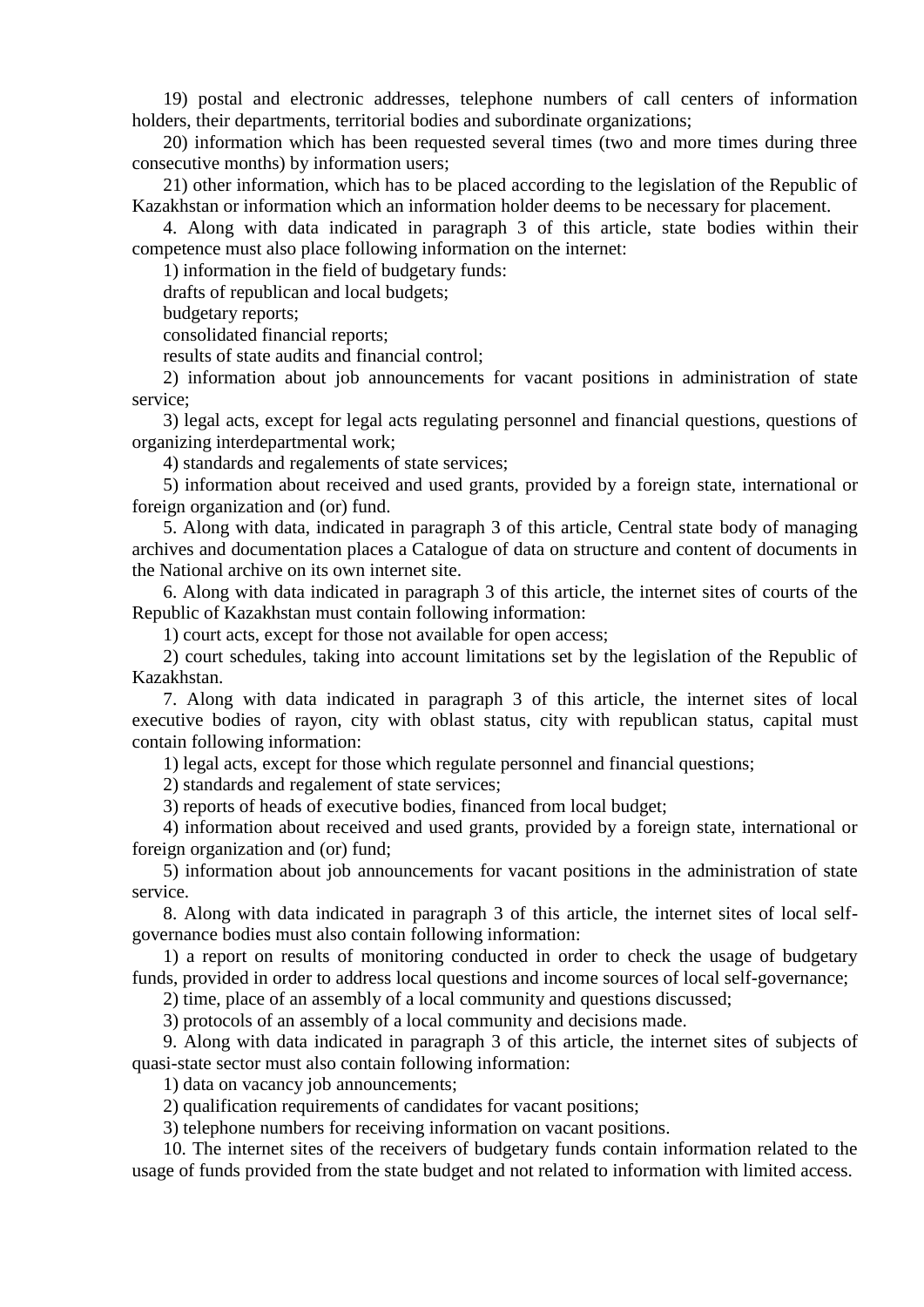11. The internet sites of the market subjects (players) who enjoy a dominant or monopoly status on the market, contain legislative acts regulating pricing policies for goods produced or sold by the market subjects (players), who enjoy a dominant or monopoly status, and prices for goods (works, services) produced (sold) by them.

12. An information holder who does not have technical capacity to place information on his/her own internet site, must do so on an internet site of a local executive organ.

13. Actualization of the news line on the internet site of an information holder should be done every day, actualization of other fields should be done not later than three working days from the day of receiving or creating information.

14. Information on the internet site must be available in Kazakh and Russian languages. The internet site of an information holder may have versions in other languages.

15. Information with limited access should not be made available on the internet site of an information holder.

16. Free access to legal acts on the internet is provided through the "electronic government" web portal in accordance with the legislation of the Republic of Kazakhstan.

<span id="page-10-0"></span>Article 17. Placement of information on the "electronic government" web portal

1. Information users may receive and use information placed on web components of the "electronic government" web portal in accordance with this Law, and also take part in discussing it upon registering on the "electronic government" web portal.

2. Information holders indicated in paragraph 1 of article 8 of this Law, place open data on an internet portal of open data.

The designated body in the sphere of informatization has the right to request open data from information holders in order to place it on the internet portal of open data based on the results of a public survey about the needs of people of the Republic of Kazakhstan in open data, conducted on the "electronic government" web portal.

Information holders are entitled to place information on the internet portal of open data on their own initiative.

Placement of information on the internet portal of open data is done according to the order set by the legislation of the Republic of Kazakhstan in the sphere of informatization.

3. Information holders listed in paragraph 1 of article 8 of this Law place information on an internet portal of open budgets, such as budgetary reports, consolidated financial reports, results of state audit and financial control, as well as public discussion of drafts budgetary programs and reports about realization of budgetary programs takes place on this portal.

Placement of information on the internet portal of open budgets is done according to the order established by a designated body in the sphere of informatization in concert with a central designated body on state planning and a central designated body on budget execution.

4. The state bodies - drafters of the legislative acts place draft concepts of laws and legislative acts along with the explanation notes and comparison tables (in case of making changes and (or) additions to legal acts) on an internet portal of open legislative acts for public discussion before sending them for approval to the interested state bodies. Reports on the results of public discussion are also placed on the internet portal of open legislative acts.

Placement of information on the internet portal of open legislative acts is done according to the legislation of the Republic of Kazakhstan.

## *Paragraph 5 will enter into [force](#page-11-3) on 1 January 2017*

5. Information holders listed in paragraph 1 of article 8 of this Law within their competence place information related to the assessment of the effectiveness of state bodies' activity, reports about reaching target indicators of the strategic plans and programs on territorial development on an internet portal assessing the effectiveness of state bodies' activities, where public discussion of activities of state bodies also takes place.